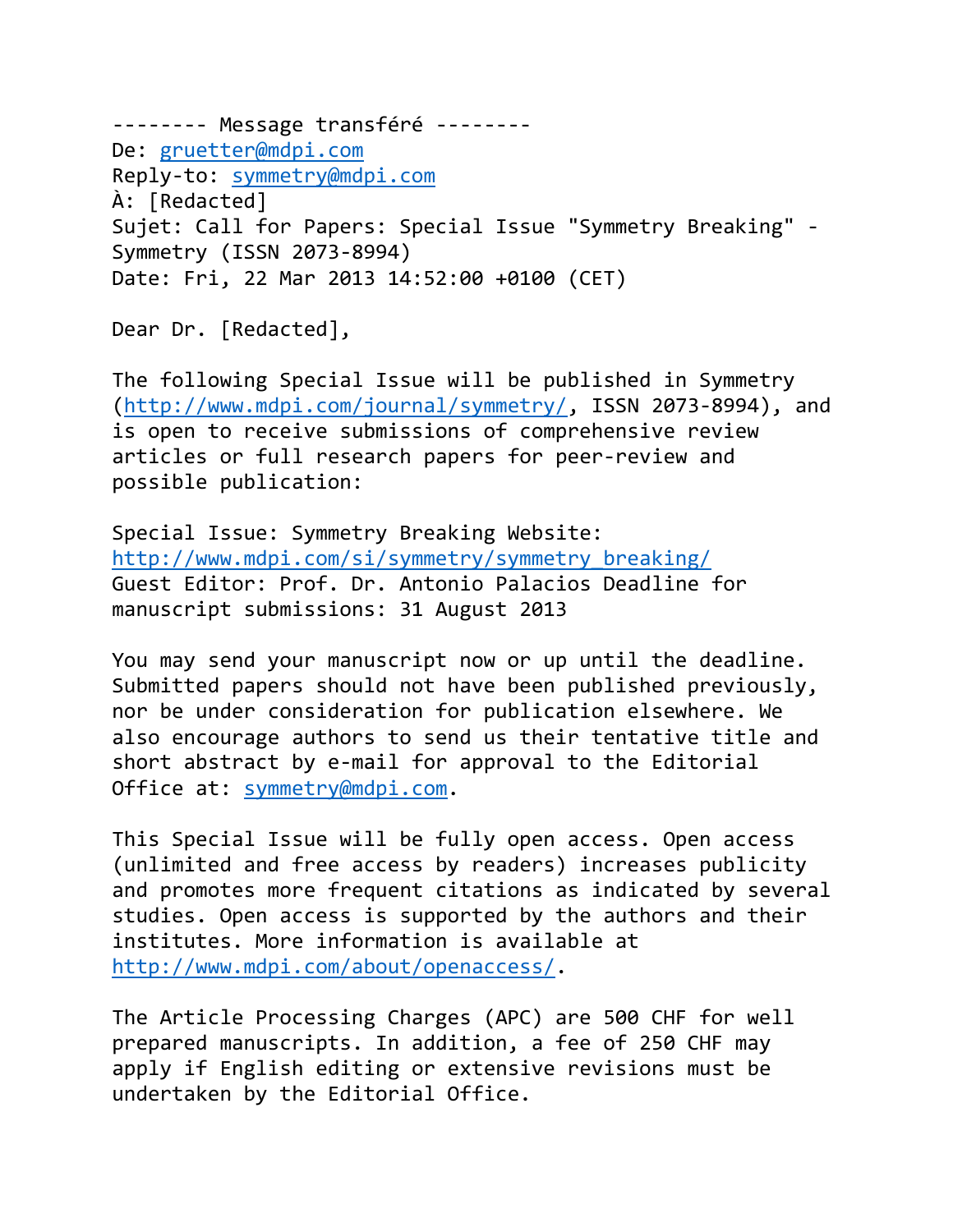For details see: [http://www.mdpi.com/about/apc/.](http://www.mdpi.com/about/apc/)

Please visit the Instructions for Authors before submitting a manuscript: [http://www.mdpi.com/journal/symmetry/instructions/.](http://www.mdpi.com/journal/symmetry/instructions/) Manuscripts should be submitted through the online manuscript submission and editorial system at

[http://www.mdpi.com/user/manuscripts/upload/.](http://www.mdpi.com/user/manuscripts/upload/)

Symmetry (ISSN 2073-8994) is an open access journal providing an advanced forum for studies of symmetry in the scientific disciplines of physics, chemistry, biology, mathematics, theory and methods of computer science, and other scientific disciplines and engineering. Symmetry is published by MDPI online quarterly. Symmetry is abstracted and indexed by Chemical Abstracts, DBLP, and Zentralblatt Math.

MDPI publishes several peer-reviewed, open access journals listed at [http://www.mdpi.com/.](http://www.mdpi.com/) The Editorial Board members, including several Nobel Laureates [http://www.mdpi.com/about/nobelists/\)](http://www.mdpi.com/about/nobelists/), are all leading active scholars. All MDPI journals maintain rapid, yet rigorous, peer- review, manuscript handling and editorial processes. MDPI journals have increased their impact factors, see "2011 Newly Released Impact Factors", [http://www.mdpi.com/about/announcements/235/.](http://www.mdpi.com/about/announcements/235/)

In case of questions, please contact the Editorial Office at: [symmetry@mdpi.com](mailto:symmetry@mdpi.com)

We are looking forward to hearing from you.

Kind regards, Wanda Gruetter

On behalf of the Guest Editor

Prof. Dr. Antonio Palacios